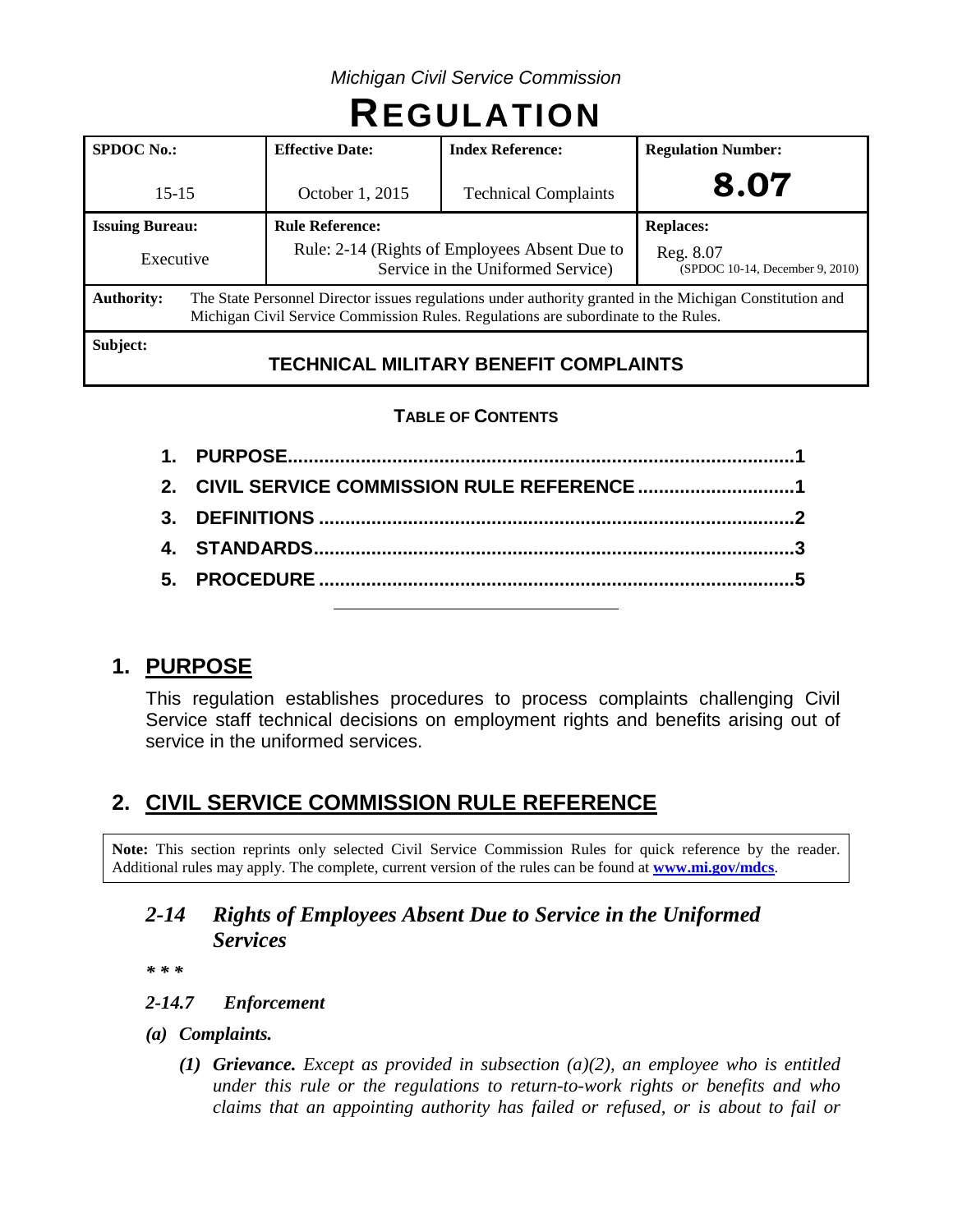*refuse, to comply with the provisions of this rule or the regulations, may file a grievance and grievance appeal as authorized in the rules and applicable regulations.*

- *(2) Technical complaint. A person, whether or not a classified employee, who is entitled to employment or return-to-work rights or benefits under the regulations*  and has a complaint regarding a technical decision may file a technical complaint *as authorized in the rules and the regulations.*
- *(b) Stay of proceedings. A grievance or technical complaint under this rule or the regulations concerning employment or return-to-work rights or benefits due to service in the uniformed services is automatically stayed if any of the following proceedings are initiated under applicable federal law concerning any of the same period of service in the uniformed services alleged in the grievance or technical complaint:*
	- *(1) An investigation by the United States Secretary of Labor in response to a complaint filed by the employee.*
	- *(2) A state or federal civil action filed by the employee against the State of Michigan or any of its agencies.*
	- *(3) A state or federal civil action filed by the United States on behalf of the employee against the State of Michigan or any of its agencies.*
- *(c) Summary dismissal of grievance. If an employee receives a final judgment on a claim in a civil action brought against the State of Michigan or any of its agencies under applicable federal law concerning employment or return-to-work rights or benefits due to service in the uniformed services, a grievance or technical complaint under this rule or the regulations by the employee regarding any of the same period of service in the uniformed services may be summarily dismissed in whole or in part on the basis of claim preclusion or issue preclusion, as appropriate.*
- *(d) No waiver. This rule does not constitute a waiver of the sovereign immunity of the State of Michigan under the United States Constitution.*

# **3. DEFINITIONS**

#### **A. Civil Service Commission Rule Definition**

- 1*. Uniformed services means all of the following:*
	- *(a) The armed forces of the United States, including the army, navy, marine corps, air force, coast guard, army reserve, naval reserve, marine corps reserve, air force reserve, and coast guard reserve.*
	- *(b) The army national guard and the air national guard when engaged in federal or state active duty for training, inactive duty training, or full-time national guard duty.*
	- *(c) The commissioned corps of the public health service.*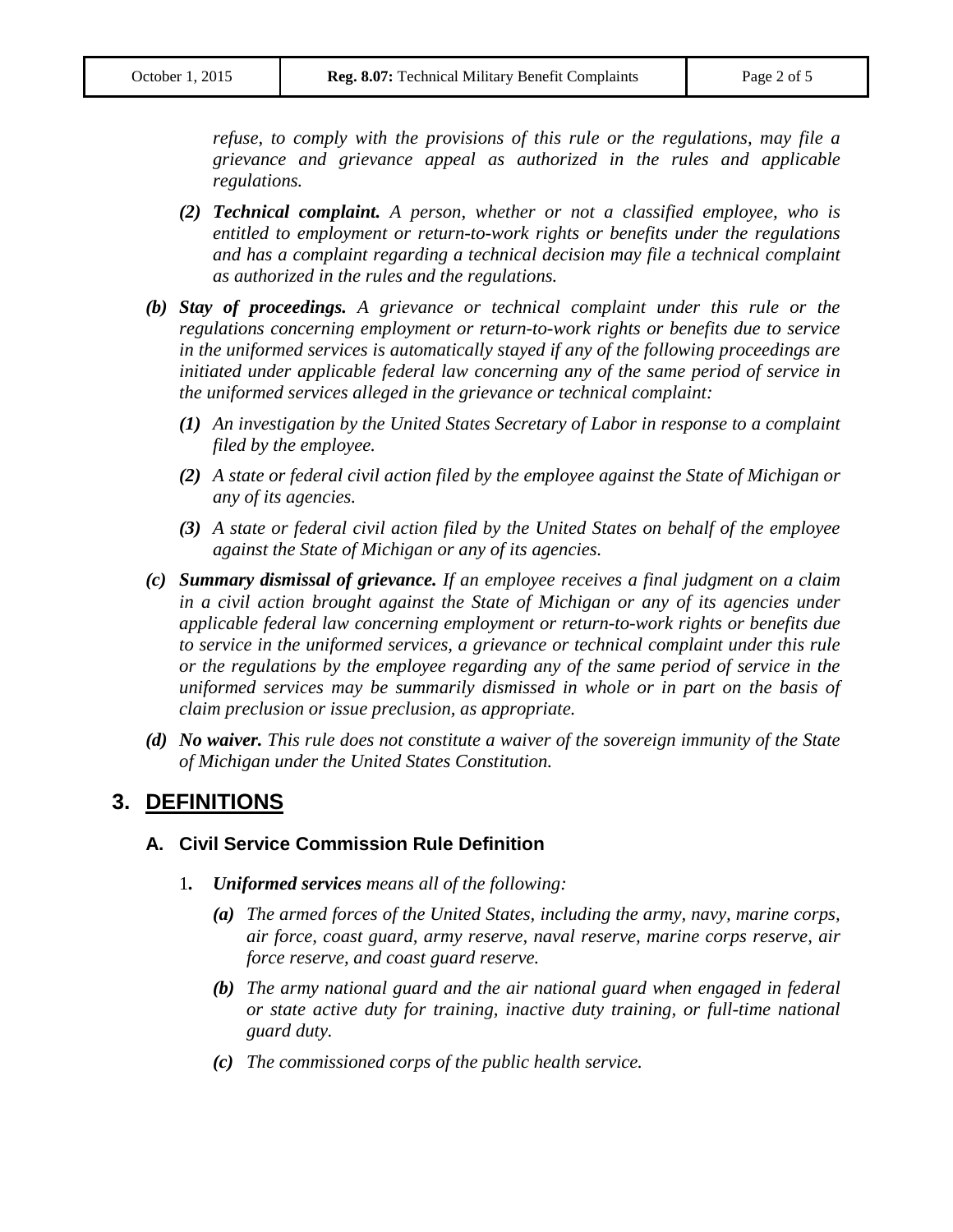- *(d) The National Disaster Medical Service (NDMS), for service performed as an intermittent disaster-response appointee upon activation of the NDMS or participation in a related training program, as authorized in 42 USC §300hh-11(e)(3)(A).*
- *(e) Any other category of persons designated by the president in time of war or national emergency.*

#### **B. Additional Definition as used in this Regulation**

**1.** *Technical military benefit decision* means a Civil Service staff decision regarding rights and benefits authorized under Rule 2-14 or Regulation 2.04. Examples of a technical military benefit decision include a determination of eligibility for supplemental pay and correction under compliance audits conducted by Civil Service staff.

# **4. STANDARDS**

#### **A. Filing Complaints.**

- 1. **Authorized.** A person directly affected by a technical military benefit decision may file a written complaint with the Civil Service Office of Technical Complaints at [MCSC-OTC@mi.gov.](mailto:MCSC-OTC@mi.gov)
- 2. **Contents.** The technical complaint is the final opportunity for the complainant to offer new evidence into the administrative record without needing to demonstrate a legal basis to add the evidence. The complaint must include the following:
	- a. A copy of the technical military benefit decision being questioned.
	- b. A complete statement of why the technical military benefit decision violated Article 11, Section 5 of the Michigan Constitution; violated a Civil Service rule or regulation; or was arbitrary and capricious.
	- c. Documentary evidence establishing performance of uniformed service during the relevant time period, which shall consist of:
		- (1) A military leave and earnings statement demonstrating service on the days
		- (2) A military transaction log history, military attendance schedule, or master military pay account form demonstrating service on the days, or
		- (3) Orders accompanied by a document on military letterhead signed by a superior officer of competent authority indicating training or active duty in the uniformed service led to absences on the days.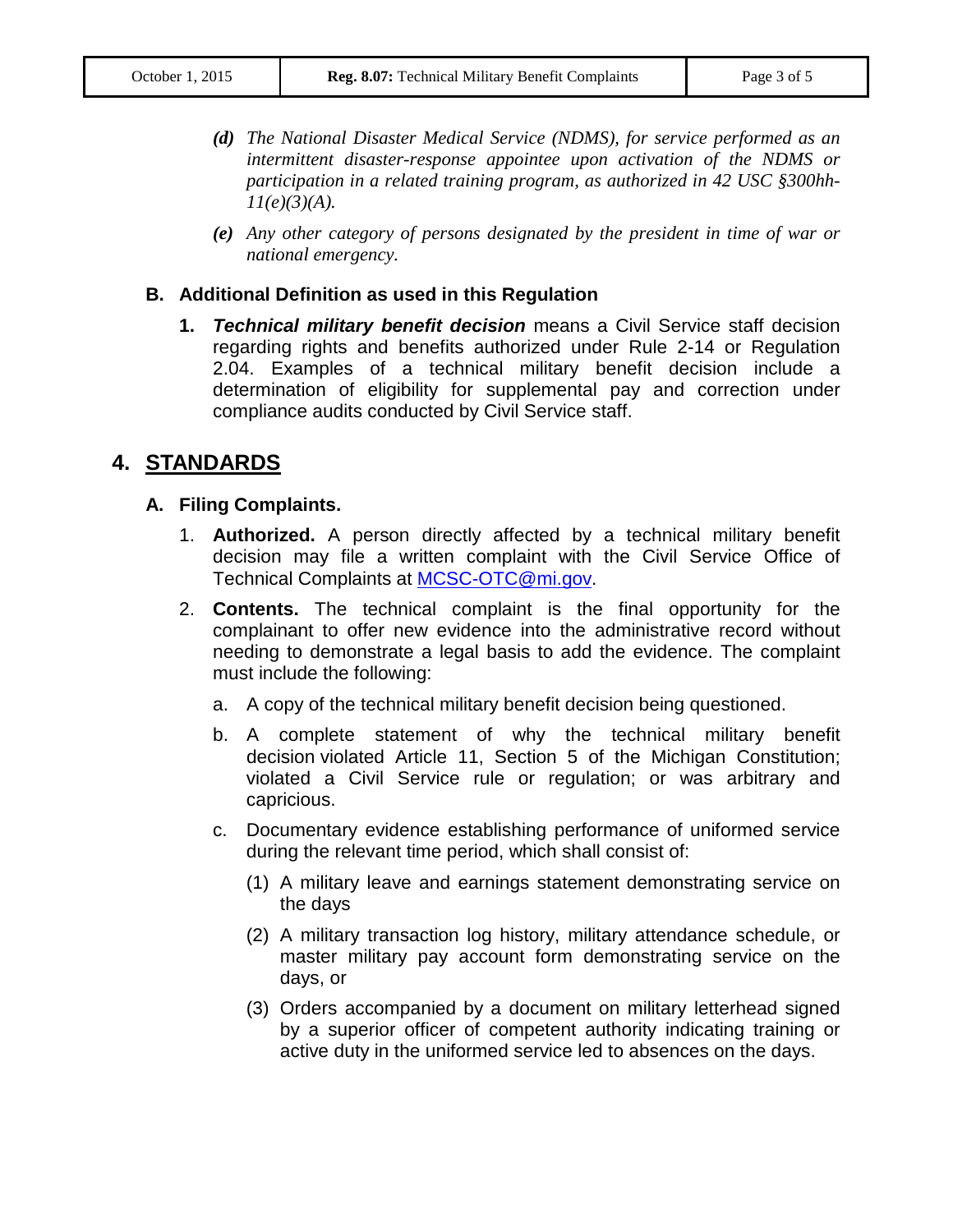- d. A copy of any DD-214 issued upon completion of the period of uniformed service or a statement that no DD-214 was issued for the period.
- e. If supplemental pay is sought, copies of official military leave and earning statements demonstrating the employee's name, grade, and years of service; basic pay and dollar amount; and remarks indicating what type of duty was performed and all dates that the pay covers.
- f. A clear statement of the desired outcome of the complaint. The outcome must be within the authority of Civil Service staff to grant.
- g. The signature, address, phone number, and any e-mail address of the complainant and any representative.
- 3. **Time Limits.** A complaint must be received by the Civil Service Office of Technical Complaints within 28 calendar days after the mailing date of the technical military benefits decision. If the complainant is unavailable due to uniformed service during the 28-day period, the deadline for filing is extended until 28 calendar days after the later of the date the complainant (1) is discharged from service in the uniformed service if not returning to work in the classified service or (2) returns to work in the classified service.
- 4. **Extension.** The technical review officer may also grant an extension if, before the required time for filing expires, the technical complainant shows sufficient justification for an extension.

#### **B. Complaint Investigation.**

- 1. In addition to and in accordance with rule 8-4, a technical military benefit complaint may be administratively dismissed without prior notice for any of the following reasons:
	- a. The complaint fails to set forth allegations with sufficient particularity to permit review.
	- b. The complaint fails to allege a violation of a Civil Service rule or regulation or Article 11, Section 5, of the Michigan Constitution or to allege other relevant error in the decision.
	- c. The complaint fails for other good and sufficient reason to warrant further review.
- 2. The technical review officer shall obtain the record related to the underlying technical decision from the Office of Compliance. The Office of Compliance may file a written response to the technical complaint. The Office of Compliance must send a copy of any such response to the complainant.
- 3. A technical review officer is not authorized to conduct a hearing, but may contact or meet with the complainant or other interested parties to discuss the complaint.